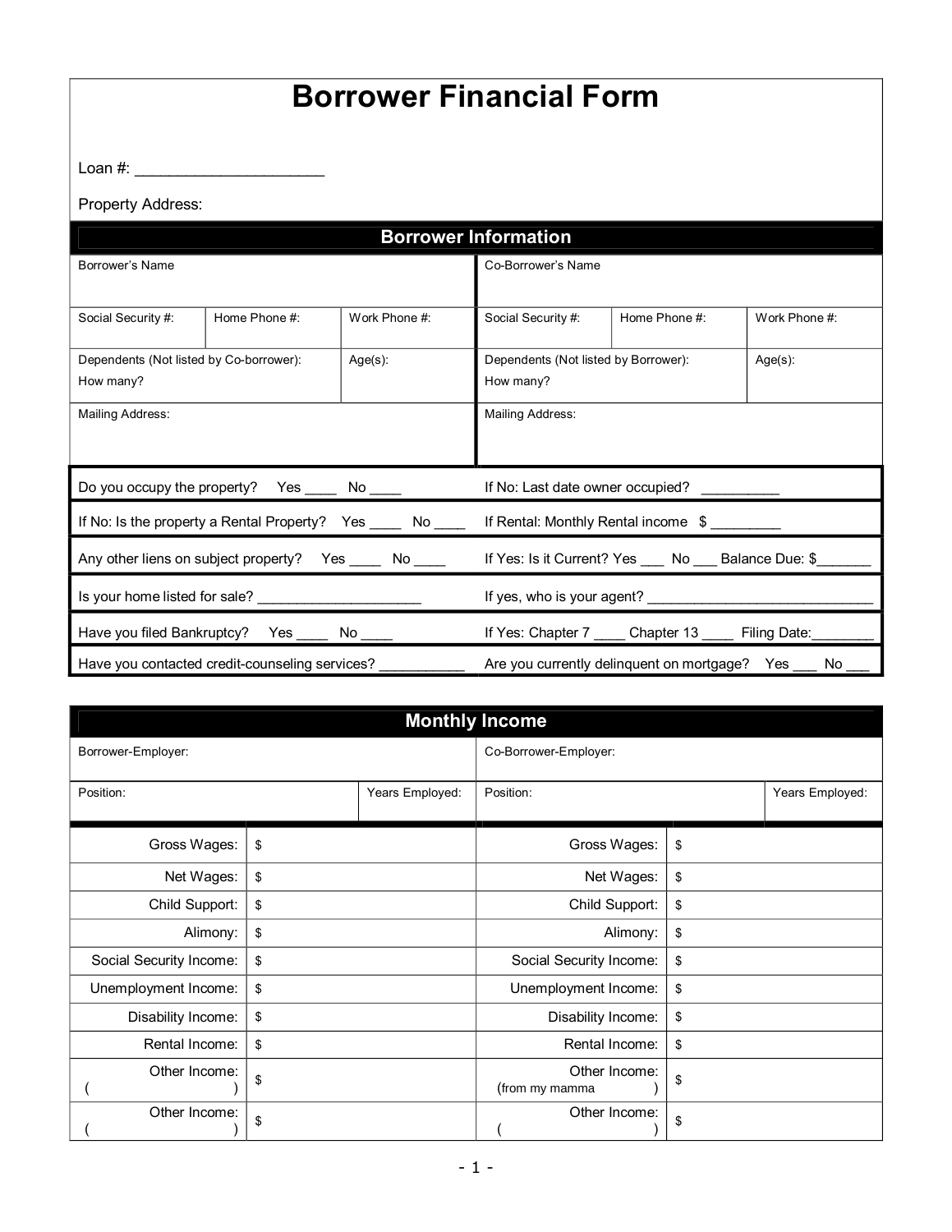#### **Assets / Liabilities**

If you own real estate in addition to your personal residence, please attach a complete list of property addresses /name(s) of Lender / Lender's address and phone number / account numbers / monthly payment / amount owed / estimated value & *rental income.*

| <b>Description</b>            | <b>Estimated Value</b> | <b>Amount Owed</b> | <b>Net Value</b> |
|-------------------------------|------------------------|--------------------|------------------|
| Personal Residence            | \$                     | \$                 | \$               |
| Personal Property (Auto/Boat) | \$                     | \$                 | \$               |
| <b>Checking Accounts</b>      | \$                     | \$                 | \$               |
| Savings Accounts              | \$                     | $\frac{1}{2}$      | \$               |
| IRA/401K/Keogh Accounts       | \$                     | \$                 | \$               |
| Stocks/Bonds/CD's             | \$                     | \$                 | \$               |
| Cash Value of Life Insurance  | \$                     | \$                 | \$               |
| Other                         | \$                     | \$                 | \$               |
| <b>Totals</b>                 | \$                     |                    |                  |

| <b>Expenses</b>                                                                              |                        |                    |                   |     |           |
|----------------------------------------------------------------------------------------------|------------------------|--------------------|-------------------|-----|-----------|
| <b>Description</b>                                                                           | <b>Monthly Payment</b> | <b>Balance Due</b> | <b>Delinquent</b> | Yes | <b>No</b> |
| First Mortgage                                                                               | \$                     | \$                 |                   |     |           |
| Second Mortgage                                                                              | \$                     | \$                 |                   |     |           |
| Third Mortgage                                                                               | \$                     | \$                 |                   |     |           |
| Liens (Judgments, Taxes)                                                                     | \$                     | \$                 |                   |     |           |
| Alimony/Child Support                                                                        | \$                     | \$                 |                   |     |           |
| Homeowners Assoc. Dues                                                                       | \$                     | \$                 |                   |     |           |
| Child Chare                                                                                  | \$                     | \$                 |                   |     |           |
| Health Insurance                                                                             | \$                     | \$                 |                   |     |           |
| Medical                                                                                      | \$                     | \$                 |                   |     |           |
| Credit Card(s)<br>(Total)*                                                                   | \$                     | \$                 |                   |     |           |
| * Please provide complete detailed information about all credit cards on page 4 of this form |                        |                    |                   |     |           |
| Auto Loan #1                                                                                 | \$                     | \$                 |                   |     |           |
| Auto Loan #2                                                                                 | \$                     | \$                 |                   |     |           |
| Auto Loan #3                                                                                 | \$                     | \$                 |                   |     |           |
| Auto Expenses/Gasoline/Insurance                                                             | \$                     | \$                 |                   |     |           |
| Food/Spending Money                                                                          | \$                     | \$                 |                   |     |           |
| Water/Sewer/Utilities/Phone                                                                  | \$                     | \$                 |                   |     |           |
| Other                                                                                        | \$                     | \$                 |                   |     |           |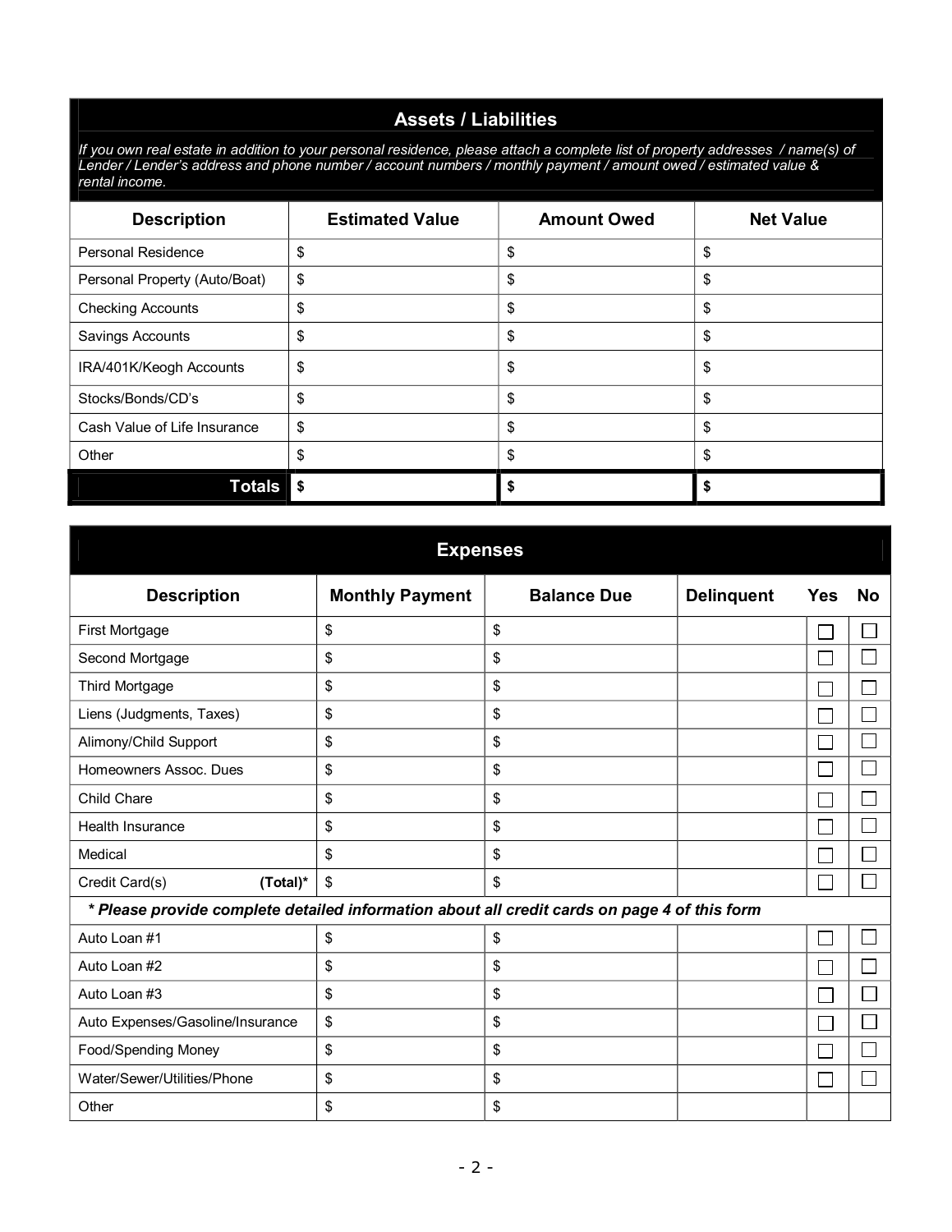# **Borrower(s) Financial Hardship**<br>(Reason for Inability to Satisfy Mortgage Obligation)

| ____                          |   |
|-------------------------------|---|
|                               |   |
|                               |   |
|                               |   |
|                               |   |
|                               |   |
| <u> and the second second</u> |   |
|                               |   |
|                               |   |
|                               |   |
|                               |   |
|                               |   |
| <b>The Company's Service</b>  |   |
|                               |   |
|                               |   |
|                               |   |
|                               |   |
|                               |   |
|                               |   |
|                               |   |
|                               |   |
|                               |   |
|                               |   |
|                               |   |
|                               |   |
|                               |   |
|                               |   |
|                               |   |
|                               |   |
|                               |   |
| $\sim$                        | ۰ |
|                               |   |
|                               |   |
|                               |   |
|                               |   |
|                               |   |
|                               |   |
|                               |   |
|                               |   |
|                               |   |

(Additional space has been provided on page 4 of this form)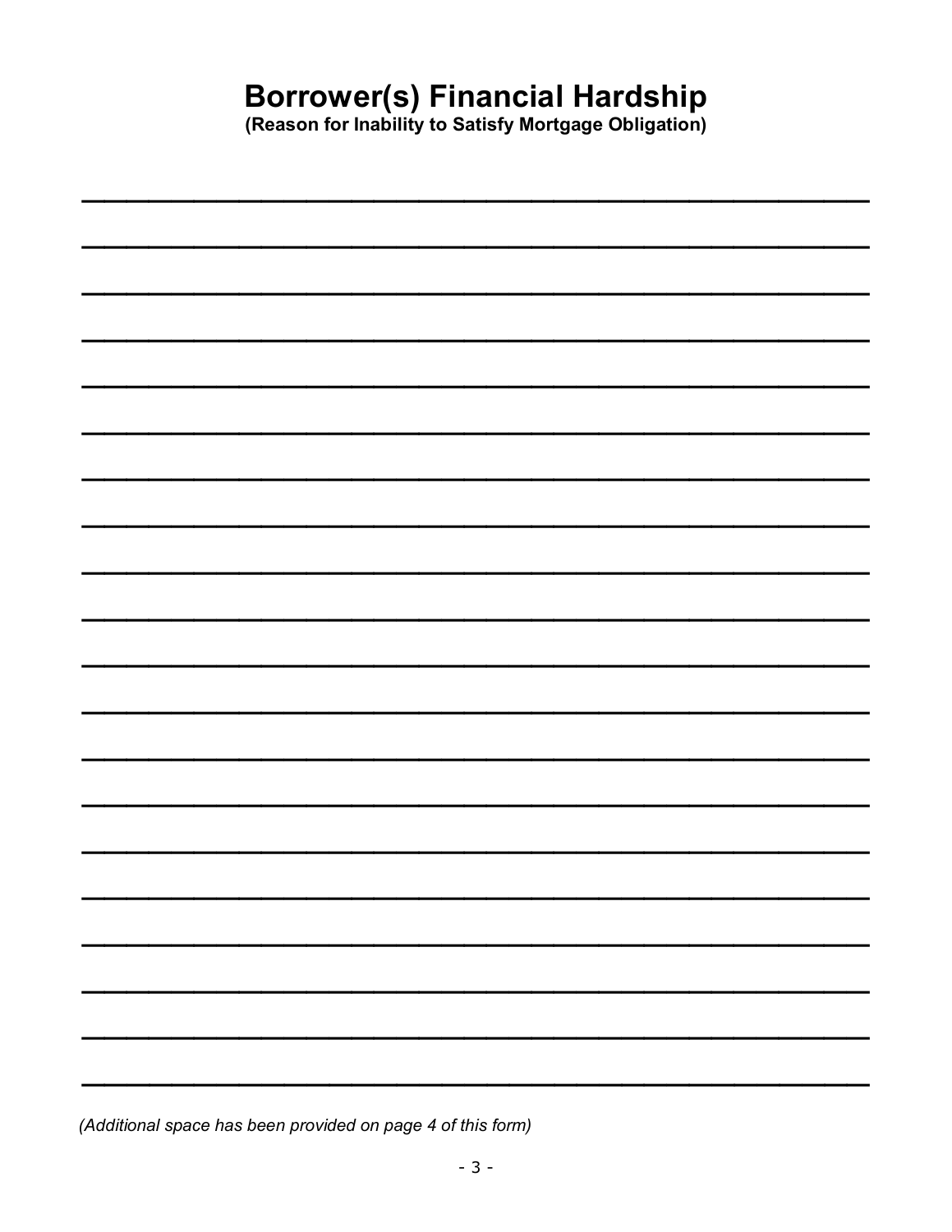| <b>Comprehensive Credit Card Information</b><br>(Continued from page 2 of this form) |                         |                    |                   |                         |  |
|--------------------------------------------------------------------------------------|-------------------------|--------------------|-------------------|-------------------------|--|
| <b>Description</b>                                                                   | <b>Monthly Payment</b>  | <b>Balance Due</b> | <b>Delinquent</b> | <b>No</b><br><b>Yes</b> |  |
|                                                                                      | \$                      | \$                 |                   |                         |  |
|                                                                                      | \$                      | \$                 |                   |                         |  |
|                                                                                      | \$                      | \$                 |                   |                         |  |
|                                                                                      | \$                      | \$                 |                   |                         |  |
|                                                                                      | \$                      | \$                 |                   |                         |  |
|                                                                                      | \$                      | \$                 |                   |                         |  |
|                                                                                      | \$                      | \$                 |                   |                         |  |
|                                                                                      | \$                      | \$                 |                   |                         |  |
|                                                                                      | \$                      | \$                 |                   |                         |  |
|                                                                                      | \$                      | \$                 |                   |                         |  |
|                                                                                      | \$                      | \$                 |                   |                         |  |
|                                                                                      | \$                      | \$                 |                   |                         |  |
|                                                                                      | \$                      | \$                 |                   |                         |  |
|                                                                                      | \$                      | \$                 |                   |                         |  |
| <b>Totals</b><br>(Needed on page 2 of this form)                                     | $\overline{\mathbf{3}}$ | \$                 |                   |                         |  |

#### **Reason for Inability to Satisfy Mortgage Obligation**

*(Continued from page 3)*

 $\mathcal{L}=\{1,2,3,4\}$  , we can assume that  $\mathcal{L}=\{1,2,3,4\}$  , we can assume that  $\mathcal{L}=\{1,2,3,4\}$ 

 $\overline{\phantom{a}}$  ,  $\overline{\phantom{a}}$  ,  $\overline{\phantom{a}}$  ,  $\overline{\phantom{a}}$  ,  $\overline{\phantom{a}}$  ,  $\overline{\phantom{a}}$  ,  $\overline{\phantom{a}}$  ,  $\overline{\phantom{a}}$  ,  $\overline{\phantom{a}}$  ,  $\overline{\phantom{a}}$  ,  $\overline{\phantom{a}}$  ,  $\overline{\phantom{a}}$  ,  $\overline{\phantom{a}}$  ,  $\overline{\phantom{a}}$  ,  $\overline{\phantom{a}}$  ,  $\overline{\phantom{a}}$ 

 $\mathcal{L}=\{1,2,3,4\}$  , we can assume that  $\mathcal{L}=\{1,2,3,4\}$  , we can assume that  $\mathcal{L}=\{1,2,3,4\}$ 

 $\mathcal{L}=\{1,2,3,4\}$  , we can assume that  $\mathcal{L}=\{1,2,3,4\}$  , we can assume that  $\mathcal{L}=\{1,2,3,4\}$ 

 $\mathcal{L}=\{1,2,3,4\}$  , we can assume that  $\mathcal{L}=\{1,2,3,4\}$  , we can assume that  $\mathcal{L}=\{1,2,3,4\}$ 

 $\mathcal{L}=\{1,2,3,4\}$  , we can assume that  $\mathcal{L}=\{1,2,3,4\}$  , we can assume that  $\mathcal{L}=\{1,2,3,4\}$ 

 $\mathcal{L}=\{1,2,3,4\}$  , we can assume that  $\mathcal{L}=\{1,2,3,4\}$  , we can assume that  $\mathcal{L}=\{1,2,3,4\}$ 

 $\mathcal{L}=\{1,2,3,4\}$  , we can assume that  $\mathcal{L}=\{1,2,3,4\}$  , we can assume that  $\mathcal{L}=\{1,2,3,4\}$